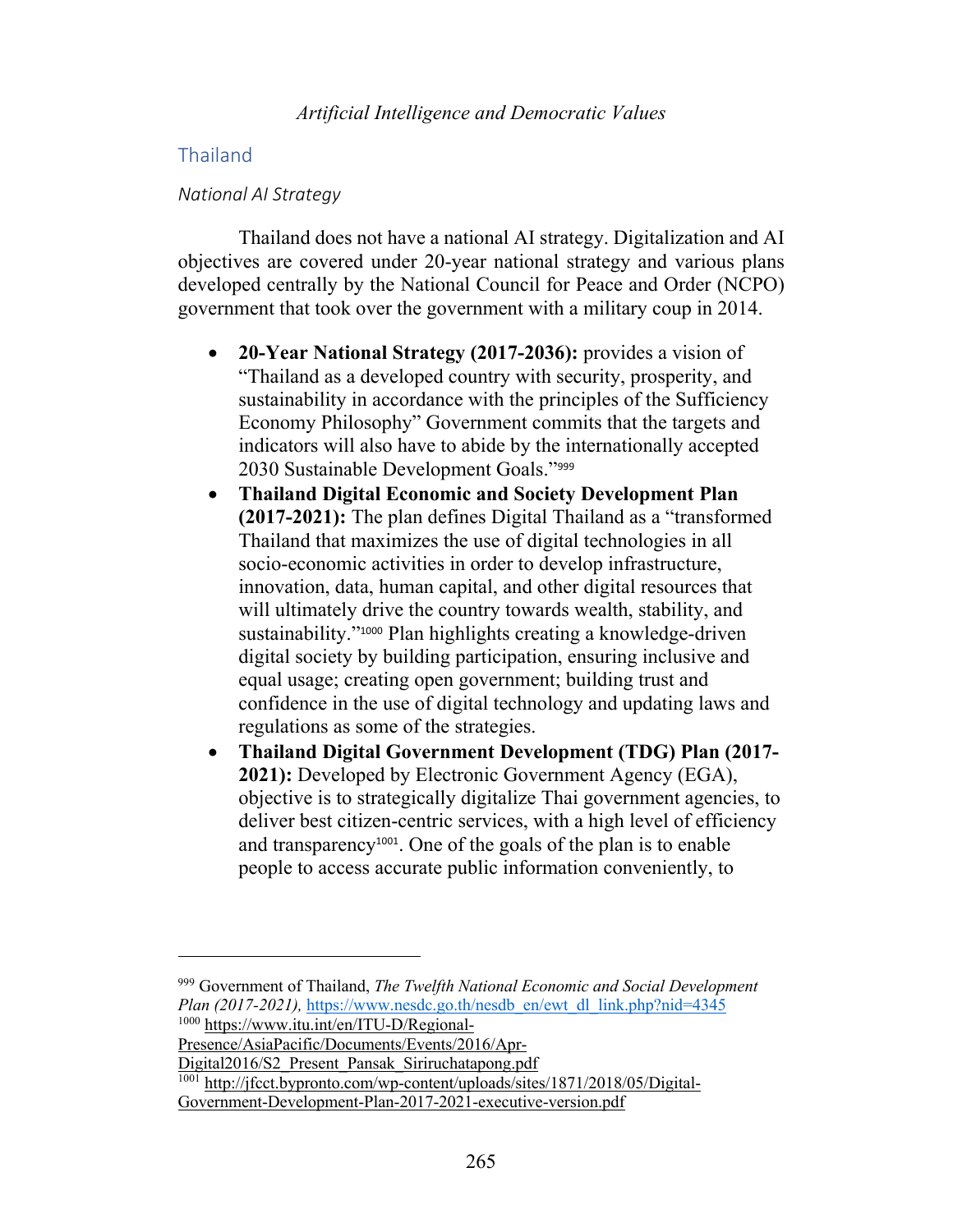# *The AI Social Contract Index 2020*

enhance transparency, people's confidence and trust in the government, and the successful participation of civil society.

- **12th National Economic and Social Development Plan** (2017- 2021): focuses on using artificial intelligence (AI) and embedded technology to create a "just and quality society which leaves no one behind, based on the collaboration of all Thai stakeholders."<sup>1002</sup>
- **Thailand 4.0 (2016)**: This policy aims to develop Thailand into a smart and technology-driven economy. Digitalization and AI adoption sit in the core as new engines of growth transform the society and industries.<sup>1003</sup> The policy includes Smart Cities and Digital Park Thailand, which is an economic digital innovation zone that serves as the hub of the ASEAN sub-region.

The national policy and plans are formulated with an emphasis on digital technologies empowering people to increase their 'citizen well-being and quality of life.' Increasing the transparency and accountability of public agencies is mentioned several times in these plans. However, it is not clear how the goals will be adopted by the agencies and how the actions will be coordinated across different levels of government.

There is no explicit mention of concepts such as fundamental rights, human rights, rule of law, fairness with respect to AI in the plans.  $12<sup>th</sup>$ National Economic and Social Development Plan acknowledges that Thailand "has high inequality and a lack of fairness"<sup>1004</sup> across society. The only mention of any AI ethics guidelines is acknowledging the existence of EU Ethics Guidelines for Trustworthy AI, and the World Government Summit's Ethical AI Systems Design through a reference within a TDG Plan summary document<sup>1005</sup>. EGA, as the agency responsible to implement standards, models, measures, principles and approaches in the form of digital technology, only mentions openness, integrity and collaboration under its eight core values.<sup>1006</sup>

https://www.nesdc.go.th/nesdb\_en/ewt\_dl\_link.php?nid=4345

<sup>1003</sup> Royal Thai Embassy, *Thailand 4.0*, https://thaiembdc.org/thailand-4-0-

<sup>1002</sup> Government of Thailand,

<sup>&</sup>lt;sup>1004</sup> https://www.nesdc.go.th/nesdb\_en/ewt\_dl\_link.php?nid=4345

<sup>1005</sup> Digital Government Development Agency, *How Government is Transforming with AI*.

https://www.dga.or.th/upload/download/file\_310433b825a546dcfd59203b423ca175.pdf <sup>1006</sup> Digital Government Development Agency, *DGA Core Value,*  https://www.dga.or.th/en/profile/2110/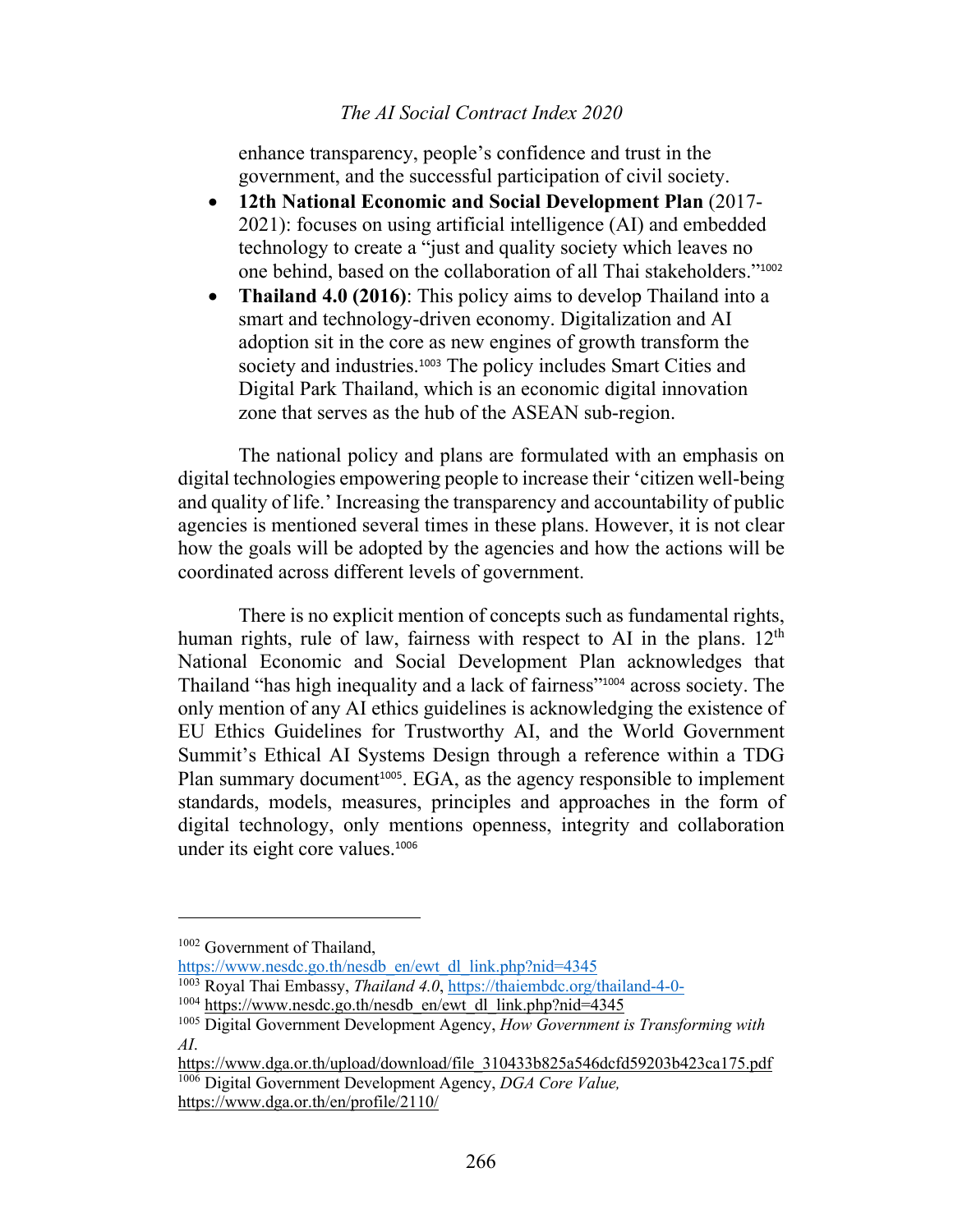# *Artificial Intelligence and Democratic Values*

In 2019, the Ministry of a Digital Economy and Society, academics and experts from Mahidol University and Microsoft Thailand joined together to draft Digital Thailand – Draft AI Ethics Guidelines, to serve as a manual and provide ethical codes for AI development in government agencies, private firms, regulatory bodies, researchers, designers, developers, and users. The draft guidelines cover six aspects of development: competitiveness and sustainable development; legal regulations and international ethical standards; operational codes and duties; security and privacy; equality, diversity, and fairness; and credibility.<sup>1007</sup> As of the time of writing of this report, the guidelines are still in draft format with no published date to launch.

The Office of National Higher Education Science Research and Innovation Policy Council (NXPO) established five technical working groups to explore ethical issues in genetic engineering and technology; artificial intelligence, robotics and big data; climate change and environment; research ethics; and communications and youth engagement in science and technology policy development.<sup>1008</sup> One of the recent outcomes is Bangkok Statement on the Ethics of Science and Technology and Sustainable Development<sup>1009</sup>, a statement calling for concerted effort of all stakeholders to take actions on ethics of science and technology so that new technologies can be progressed and fully developed to benefit mankind.

#### *AI System for Surveillance*

The AI System for Surveillance and Criminal Analysis in Public is piloted in east Bangkok. The pilot project links with security cameras at crime hotspots under Huai Kwang police jurisdiction. Its facial recognition compares faces against photos in a database of arrest warrants, while its behavior analysis aims to prevent petty crime.<sup>1010</sup> Thai government positions the pilot program as a public safety tool under its wider Thailand 4.0 and

<sup>1007</sup> National News Bureau of Thailand, *Digital Ministry outlines AI ethics* (Oct. 24, 2019), https://thainews.prd.go.th/en/news/detail/TCATG191024113200588

<sup>1008</sup> NXPO, Sandbox Act and Guidelines (2020), https://www.nxpo.or.th/th/en/sandboxact-and-guideline/

<sup>1009</sup> *Bangkok Statement on the Ethics of Science and Technology and Sustainable Development*, http://www.stethicsconference2019.net/bkk-statements

<sup>1010</sup> The Nation Thailand, *Bangkok police to pilot AI surveillance system* (July 25, 2019), https://www.nationthailand.com/news/30373672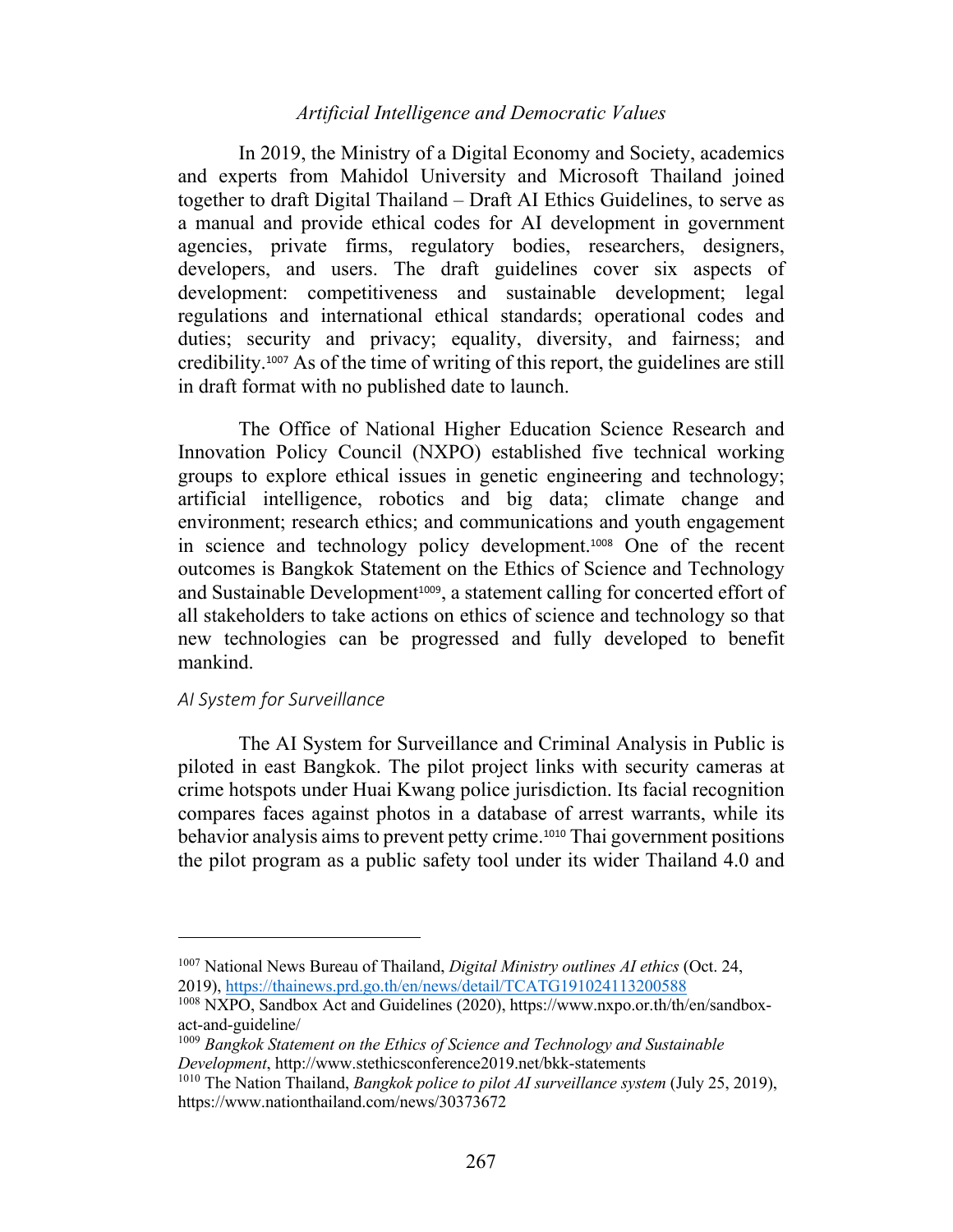## *The AI Social Contract Index 2020*

Smart Cities initiatives. The government also plans to build five Smart Cities within 3 years.

#### *Anti-fake News Centre*

In November 2019, Thailand launched its "Anti-fake News Centre." Minister of Digital Economy and Society defines as "fake news" as any viral online content that misleads people or damages the country's image. The Centre is staffed by around 30 officers at a time, who review online content, gathered through "social listening" tools. Coupled with a law prohibiting criticism of the monarchy, the Centre allows the government to potentially censor or suppress any news it finds broadly affecting "peace and order, good morals, and national security"<sup>1011</sup> without the need for evidence.

#### *Digital ID*

Thailand is currently working on legislation that would replace physical ID cards with the Digi-ID which will be the backbone of the ecommerce transactions in the country. It is planned to use blockchain to securely exchange user's data but also require and facial recognition verification in an effort towards a "self-sovereign" digital identity management system.<sup>1012</sup> It remains unclear how the government conducted the risk or impact assessment on the mandatory use of biometric data.

### *Public Participation*

Under the Digital Government Plan (2017-21), "Creating Government Data that Easily Accessed and Improve Government Transparency and Public Participation" is defined as one of the four goals.<sup>1013</sup> Two of the indicators that plan commits to measure itself against are "Promoting Country's Open Data Index to place in the World's top 25" and "Creating e-Gov Act". However, all the plans and majority of initiatives relating to AI have been developed by the central government rather than any meaningful public participation.

<sup>1012</sup> Thailand, *Digital Identity for All,* https://www.ndid.co.th/

<sup>1011</sup> Reuters, *Thailand unveils 'anti-fake news' centre to police the internet* (Nov. 1, 2019), https://fr.reuters.com/article/governmentFilingsNews/idUKL3N27G4KR

<sup>1013</sup> *Thailand Digital Government Development Plan 2017-2021,* 

http://jfcct.bypronto.com/wp-content/uploads/sites/1871/2018/05/Digital-Government-Development-Plan-2017-2021-executive-version.pdf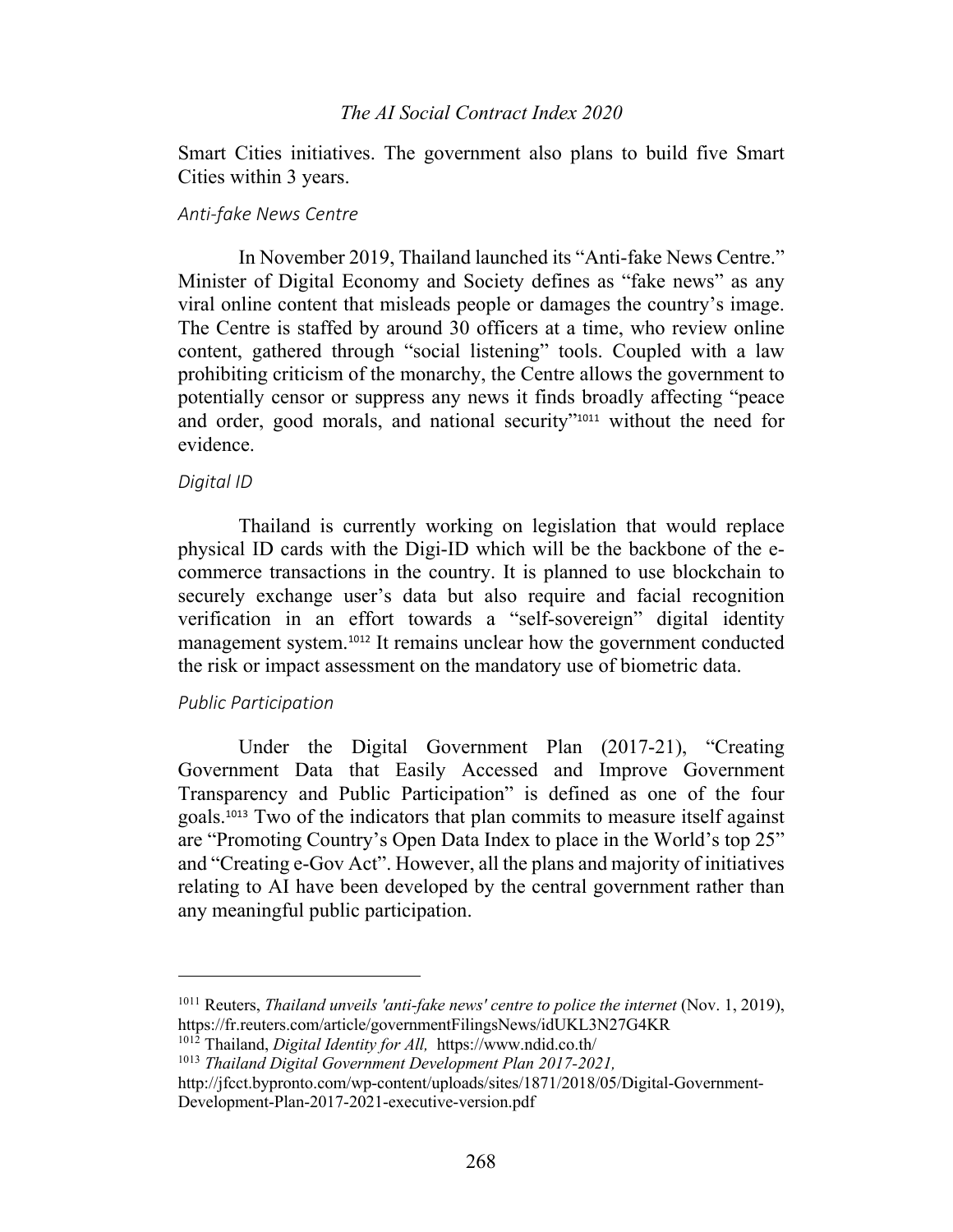# *Artificial Intelligence and Democratic Values*

### *Fundamental Rights and OECD/G20 AI Principles*

Thailand has experienced 19 constitutional changes in less than a century. The government acknowledges that Thailand is both a destination and transit country for human trafficking linked to illegal immigration, child labor and prostitution.<sup>1014</sup> However, most of the plans put the responsibility of respecting human rights on the citizens and not the government. The ongoing 2020 protests are citizen criticizing the government and requesting reform of monarchy. In response, Thai government has extended emergency powers of the existing emergency decree. Under the 2017 Constitution, members of the NCPO are protected from prosecution for human rights violations committed during NCPO rule.<sup>1015</sup> This protection is concerning given the reports of torture, extrajudicial executions and enforced disappearances against, human rights defenders.

The recent Thailand Cybersecurity Act gives the government the authority to monitor and seize data and equipment without a court order in the name of cybersecurity risk and denies anyone targeted by the law in the cases of a crisis or critical threat the right to any appeal.<sup>1016</sup> Despite continuous promises of reform, Thai authorities continue to suppress and prosecute citizens criticizing the monarchy or the military. The combination of AI policing, Fake-News monitoring and Cybersecurity Act creates further concerns on fundamental rights. A group of international public and private experts and NGOs launched the study Thailand's Cybersecurity Act: Towards a Human-Centered Act Protecting Online Freedom and Privacy, While Tackling Cyber Threat to help build the discourse on the necessity of applying a human-rights based approach to cybersecurity legislation.**<sup>1017</sup>**

<sup>1014</sup> Office of the National Economic and Social Development Board Office of the Prime Minister, Thailand, *The Twelfth National Economic and Social Development Plan (2017- 2021),* https://www.nesdc.go.th/nesdb\_en/ewt\_dl\_link.php?nid=4345 1015

https://tbinternet.ohchr.org/\_layouts/15/treatybodyexternal/Download.aspx?symbolno=C CPR/C/THA/CO/2&Lang=En

<sup>1016</sup> Voice of America, *Rights Groups Urge Thai Government to Curb Powers in New Cybersecurity Act* (Sept. 24, 2019), https://www.voanews.com/east-asia-pacific/rightsgroups-urge-thai-government-curb-powers-new-cybersecurity-act

<sup>1017</sup> Manushya Foundation, *Thailand' Cybersecurity Act: Toward a Human Centered Act Protecting Online Freedom and Privacy, While Tackling Cyber Treats* (Sept. 2019), https://www.manushyafoundation.org/study-on-cybersecurity-act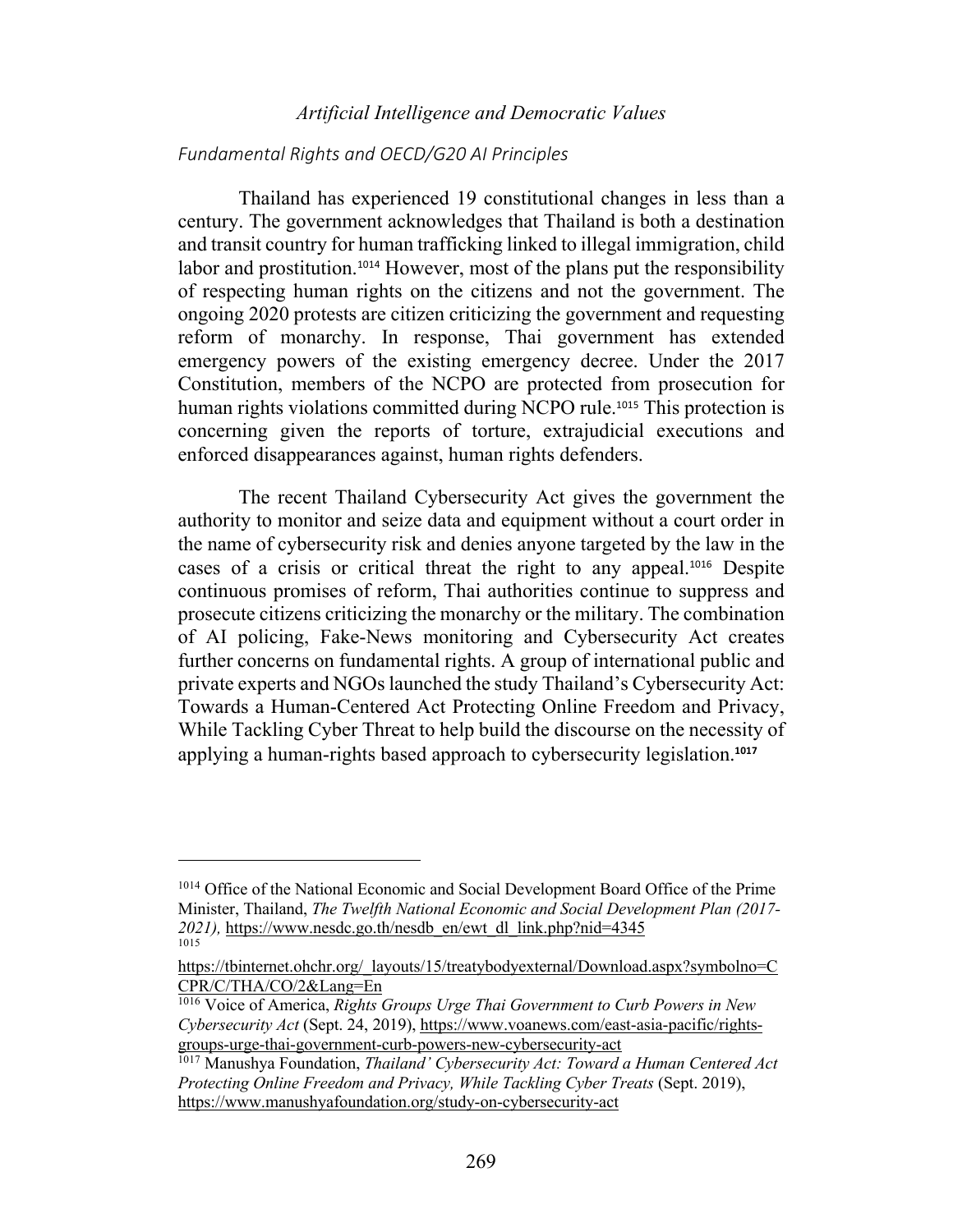## *The AI Social Contract Index 2020*

Freedom House gives Thailand low marks for political and civil liberties (32/100). <sup>1018</sup> Freedom House noted that in 2019, "Thailand's status improved from Not Free to Partly Free due to a slight reduction in restrictions on assembly and tightly controlled elections that, despite significant flaws, ended a period of direct rule by military commanders." Thailand passed Gender Equality Act in 2015. However, the legislation still allows for exceptions to gender discrimination on grounds of religion and national security.<sup>1019</sup>

Thailand has endorsed Universal Declaration of Human Rights in 1948. Thailand has not signed the OECD AI Principles, Universal Guidelines for AI or the Social Contract for AI. However, **T**hailand is the only country from Southeast Asia to benefit from an OECD Country Programme which comprises 15 projects drawing from four key strategic pillars: good governance and transparency, business climate and competitiveness, "Thailand 4.0" and inclusive growth**.** It includes peer reviews, capacity-building activities, inclusion in the OECD's statistical tools, participation in eight OECD Committees or their subsidiary bodies and adherence to nine OECD legal instruments.<sup>1020</sup>

#### *Data Protection*

Thailand's Personal Data Protection Act (PDPA) is the country's first consolidated law on data protection, framing the collection, use, and disclosure of personal data, drawing key concepts and principles from the EU General Data Protection Regulation (GDPR), and establishing a Personal Data Protection Committee.<sup>1021</sup> The Act came into force in part on May 28, 2019 but two successive grace periods, the last one from July 2020,

<sup>1018</sup> Freedom House, Freedom in the World 2020 – Thailand (2020),

https://freedomhouse.org/country/thailand/freedom-world/2020

<sup>1019</sup> United National, *Human Rights Treaties,*

https://tbinternet.ohchr.org/\_layouts/15/treatybodyexternal/Download.aspx?symbolno=C CPR/C/THA/CO/2&Lang=En

<sup>1020</sup> OECD, *A Solid Partnership between Thailand and the OECD,*

http://www.oecd.org/southeast-asia/countries/thailand/

<sup>1021</sup> Government Gazette, *Personal Data Protection Act B.E. 2562 (2019)* (May 27, 2019) (unofficial translation), https://thainetizen.org/wp-content/uploads/2019/11/thailandpersonal-data-protection-act-2019-en.pdf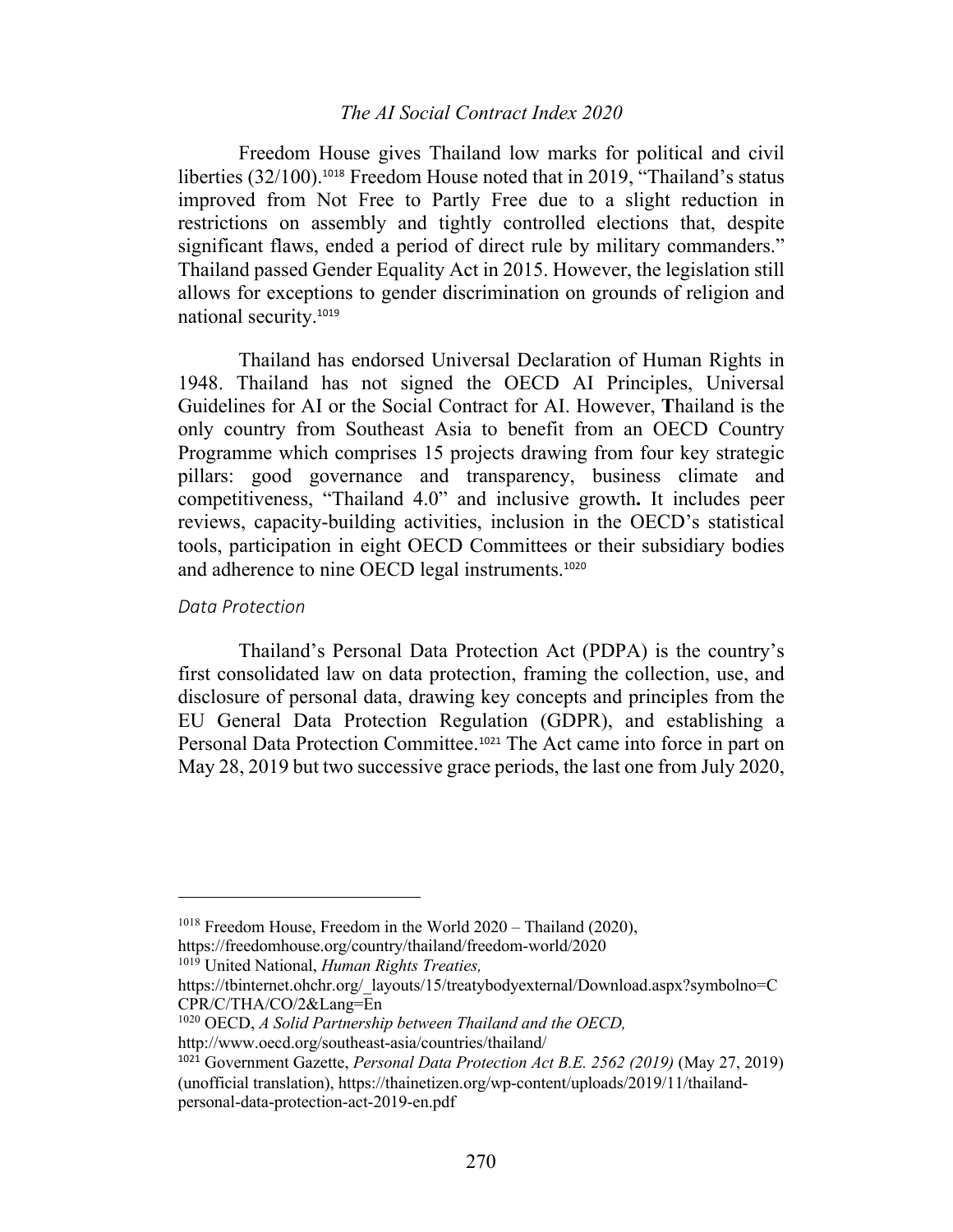### *Artificial Intelligence and Democratic Values*

postponed full implementation to give time to a broad range of government agencies and businesses time to prepare for compliance.<sup>1022</sup>

On July 17, 2020, the Thai government issued an interim Notification of Standards for Maintenance of Security of Personal Data to act as a stop-gap to ensure that personal data is protected until the deferred provisions of the PDPA become effective in 2021 and compliance with the PDPA becomes mandatory.<sup>1023</sup> Under the Notification, certain data controllers must immediately implement basic security controls and measures, including, among others, administrative, technical and physical safeguards for personal data security and staff training and awareness.<sup>1024</sup>

The Digital Government Act requires establishment of government data exchange platform to establish secure standards for transfer of data. Agencies are mandated to keep data open to the public. However, the actual availability of the open data through this platform across all agencies is not complete.

The Sandbox Act provides an experimental environment set by Ministry of Digital Economy and Society (MDES) to test technologies under the strict supervision of the regulators to safeguard public safety and privacy, without being required to abide by full regulatory requirements.<sup>1025</sup>

### *Lethal Autonomous Weapons*

Thailand expressed concern at the "wide and understudied implications" of lethal autonomous weapons systems and affirmed "the importance of respecting and evolving international humanitarian law." It has not commented on calls to ban such weapons and retain meaningful human control over the use of force. Thailand is not a Convention on Conventional Weapons (CCW) state party.<sup>1026</sup>

#### iwan-success/

<sup>1022</sup> OneTrust Data Governance, *Thailand: Government approves Royal Decree postponing PDPA* (May 20, 2020), https://www.dataguidance.com/news/thailandgovernment-approves-royal-decree-postponing-pdpa

<sup>1023</sup> OneTrust, Thailand-Data Protection Overview (Nov. 2020),

https://www.huntonprivacyblog.com/2020/05/29/delayed-implementation-of-thailandspersonal-data-protection-act/

<sup>1024</sup> NXPO, *Sandbox Act and Guideline* (2020), https://www.nxpo.or.th/th/en/sandboxact-and-guideline/